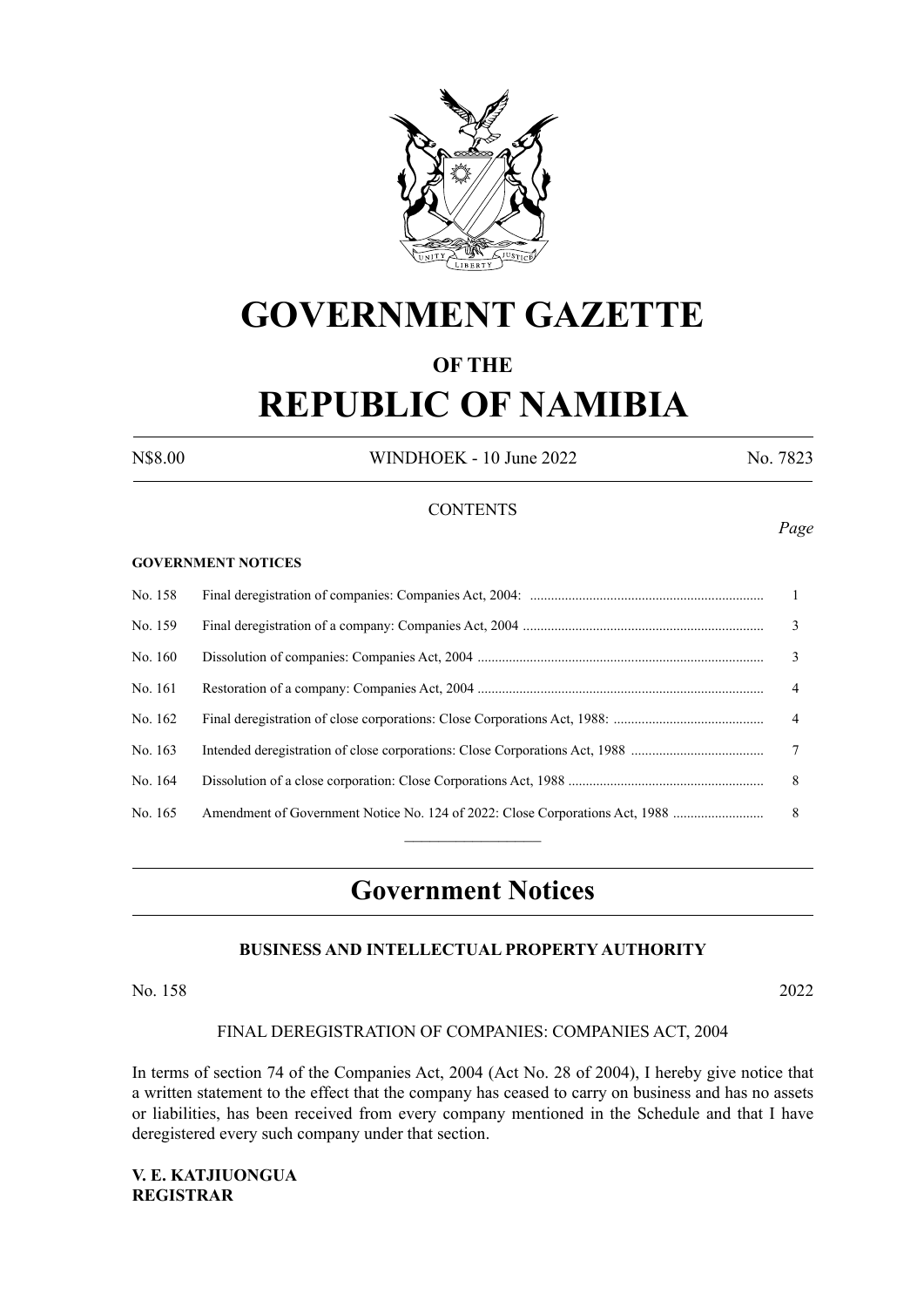| 1969/0259 | OKAOMBA INVESTMENT (PTY) LTD, P. O. BOX 37, WINDHOEK, N\$4 000 (6)                                               |
|-----------|------------------------------------------------------------------------------------------------------------------|
| 1986/0168 | COENRAAD & A. C. DYK (WINDHOEK) (PTY) LTD, P. O. BOX 12, WALVISBAY,<br>N\$4 000 (1)                              |
| 1999/0467 | LIPER FISHING NAMIBIA (PTY) LTD, P. O. BOX 12, WALVISBAY, N\$4 000 (1)                                           |
| 2000/0547 | GENTU INVESTMENT SERVICES (PTY) LTD, P. O. BOX 30, WINDHOEK,<br>N\$4 000 (6)                                     |
| 2001/0433 | INTERNATIONAL GRAPE COMPANY (PTY) LTD, P. O. BOX 30, WINDHOEK,<br>N\$4 000 (6)                                   |
| 2009/0825 | VIENNA INVESTMENTS (PTY) LTD, P. O. BOX 2184, WINDHOEK, N\$4 000 (6)                                             |
| 2009/0813 | LUTZEN INVESTMENTS (PTY) LTD, P. O. BOX 2184, WINDHOEK, N\$4 000 (6)                                             |
| 2009/0803 | OTJOMUISE HOSPITAL (PTY) LTD, P.O. BOX 24305, WINDHOEK, N\$4 000 (9)                                             |
| 2011/0419 | CATERPILLAR PROPULSION NAMIBIA (PTY) LTD, P. O. BOX 11618,<br>WINDHOEK, N\$4 000 (6)                             |
| 2011/0665 | PROFESSIONAL COST CONSULTANTS NAMIBIA (PTY) LTD, P. O. BOX 30,<br>WINDHOEK, N\$4 000 (10)                        |
| 2012/1019 | ZILLION FISHING (PTY) LTD, P. O. BOX 2921, WALVISBAY, N\$4 000 (1)                                               |
| 2014/0497 | MPS MEDICAL PRACTICE SOLUTIONS (PTY) LTD, P. O. BOX 30, WINDHOEK,<br>N\$4 000 (9)                                |
| 2015/0462 | MARULA LOGISTICS (PTY) LTD, P. O. BOX 81905, OLYMPIA, WINDHOEK,<br>N\$4 000 (7)                                  |
| 2016/1180 | NDAKONDJANALE FISHING (PTY) LTD P. O. BOX 3300, WINDHOEK, N\$4 000<br>(1)                                        |
| 2016/0044 | KB INTERIOR DESIGNS (PTY) LTD, P.O. BOX 2921, WALVISBAY, N\$4 000 (9)                                            |
| 2017/0845 | MARA AGRO (PTY) LTD, P.O. BOX 1915, WINDHOEK, N\$4 000 (1)                                                       |
| 2018/2076 | QUATRO FISHING (PTY) LTD, P. O. BOX 7890, KATUTURA, WINDHOEK,<br>N\$4 000 (1)                                    |
| 2018/2075 | HIGHERSEA INVESTMENT (PTY) LTD, P. O. BOX 7890, KATUTURA,<br>WINDHOEK, N\$4 000 (1)                              |
| 2018/2077 | PRIME FISHING (PTY) LTD, P. O. BOX 7890, KATUTURA, WINDHOEK,<br>N\$4 000 (1)                                     |
| 2018/0638 | UTILITY ENERGY PARTNERS HOLDINGS (NAMIBIA) (PTY) LTD,<br>P.O. BOX 90001, KLEIN WINDHOEK, WINDHOEK, N\$4 000 (10) |
| 2019/0419 | ALCLIN PHARMACEUTICAL SERVICES (PTY) LTD, P. O. BOX 91563,<br>KLEIN WINDHOEK, WINDHOEK, N\$4 000 (10)            |
| 2020/0399 | CATCO INVESTMENTS TWENTY-TWO (PTY) LTD, P. O. BOX 81588, OLYMPIA,<br>WINDHOEK, N\$4 000 (6)                      |
| 2020/0081 | SINCO INVESTMENTS ONE HUNDRED AND NINETY-TWO (PTY) LTD,<br>P. O. BOX 3300, WINDHOEK, N\$4 000 (6)                |
| 2020/0140 | AIFS HOLDINGS (PTY) LTD, P. O. BOX 30, WINDHOEK, N\$4 000 (10)                                                   |
|           |                                                                                                                  |

# **SCHEDULE**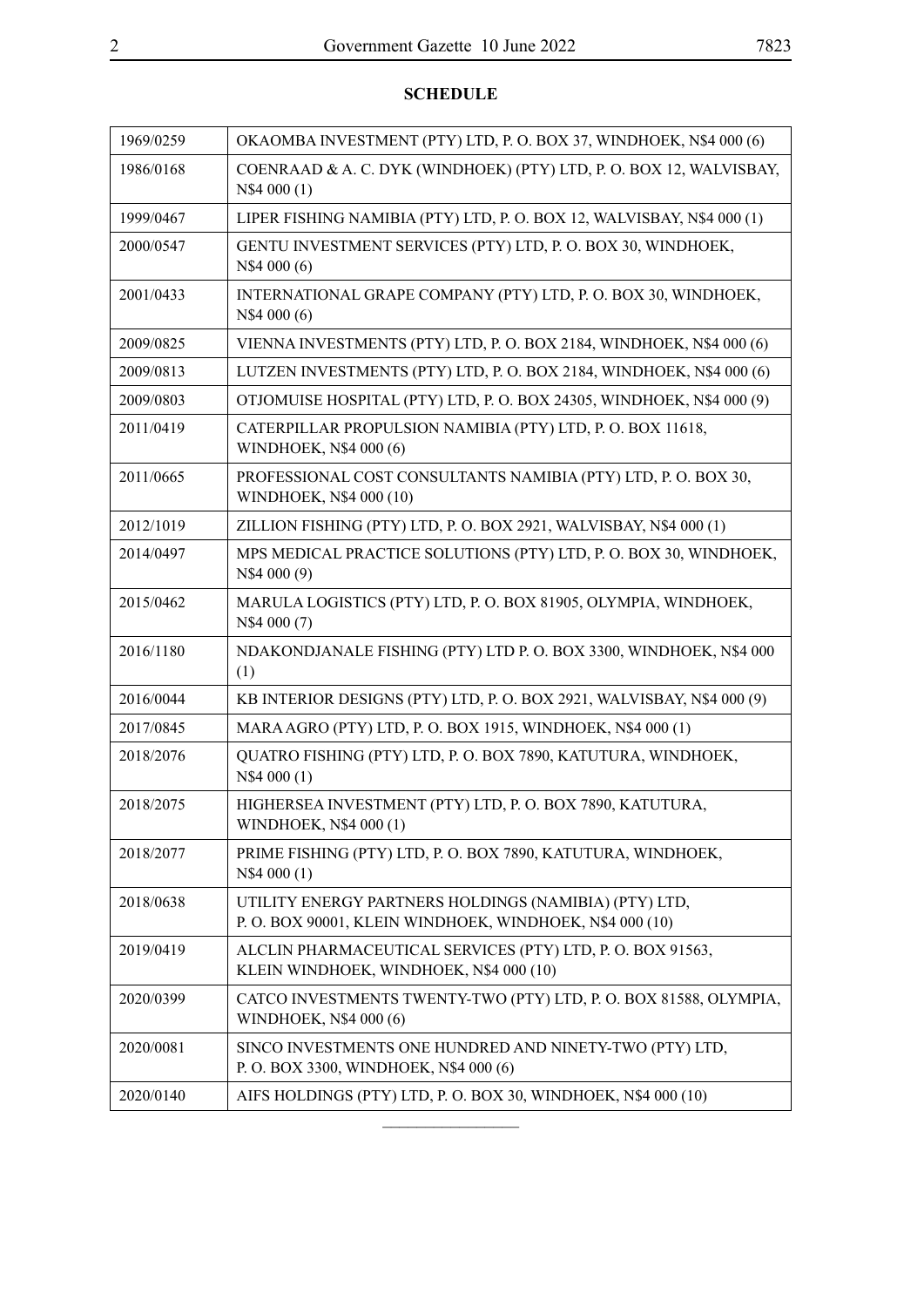# **BUSINESS AND INTELLECTUAL PROPERTY AUTHORITY**

No. 159 2022

# FINAL DEREGISTRATION OF A COMPANY: COMPANIES ACT, 2004

In terms of Section 74 of the Companies Act, 2004 (Act No. 28 of 2004), I hereby give notice that I have, at the expiration of the period mentioned in Government Gazette No. 7757 of 2022 published under section 74(2) of that Act, deregistered the company mentioned in the Schedule under such section 74(3), as no good cause to contrary has been shown by the company.

# **V. E. KATJIUONGUA REGISTRAR**

**NOTE:** No guarantee is given in respect of the accuracy of the particulars furnished and no responsibility is accepted for errors or omissions or the consequences thereof.

## **SCHEDULE**

| 1992/0072 | RICHWORTH CONSULTANTS (PTY) LTD, P. O. BOX 31366, WINDHOEK, |
|-----------|-------------------------------------------------------------|
|           | N\$4 000 (10)                                               |

# **BUSINESS AND INTELLECTUAL PROPERTY AUTHORITY**

 $\overline{\phantom{a}}$  , where  $\overline{\phantom{a}}$ 

No. 160 2022

# DISSOLUTION OF COMPANIES: COMPANIES ACT, 2004

In terms of Section 425(1) of the Companies Act, 2004 (Act No. 28 of 2004), I hereby give notice that the dissolution of the companies mentioned in the Schedule have been recorded.

# **V. E. KATJIUONGUA REGISTRAR**

**NOTE:** No guarantee is given in respect of the accuracy of the particulars furnished and no responsibility is accepted for errors or omissions or the consequences thereof.

# **SCHEDULE**

| 1992/0125 | ROYNAM CATERING SERVICES (PTY) LTD, P. O. BOX 32098, WINDHOEK,<br>N\$4 000(6)       |
|-----------|-------------------------------------------------------------------------------------|
| 2009/0837 | WILRU INVESTMENTS EIGHTY-FOUR (PTY) LTD, P. O. BOX 32098,<br>WINDHOEK, N\$4 000 (6) |
|           |                                                                                     |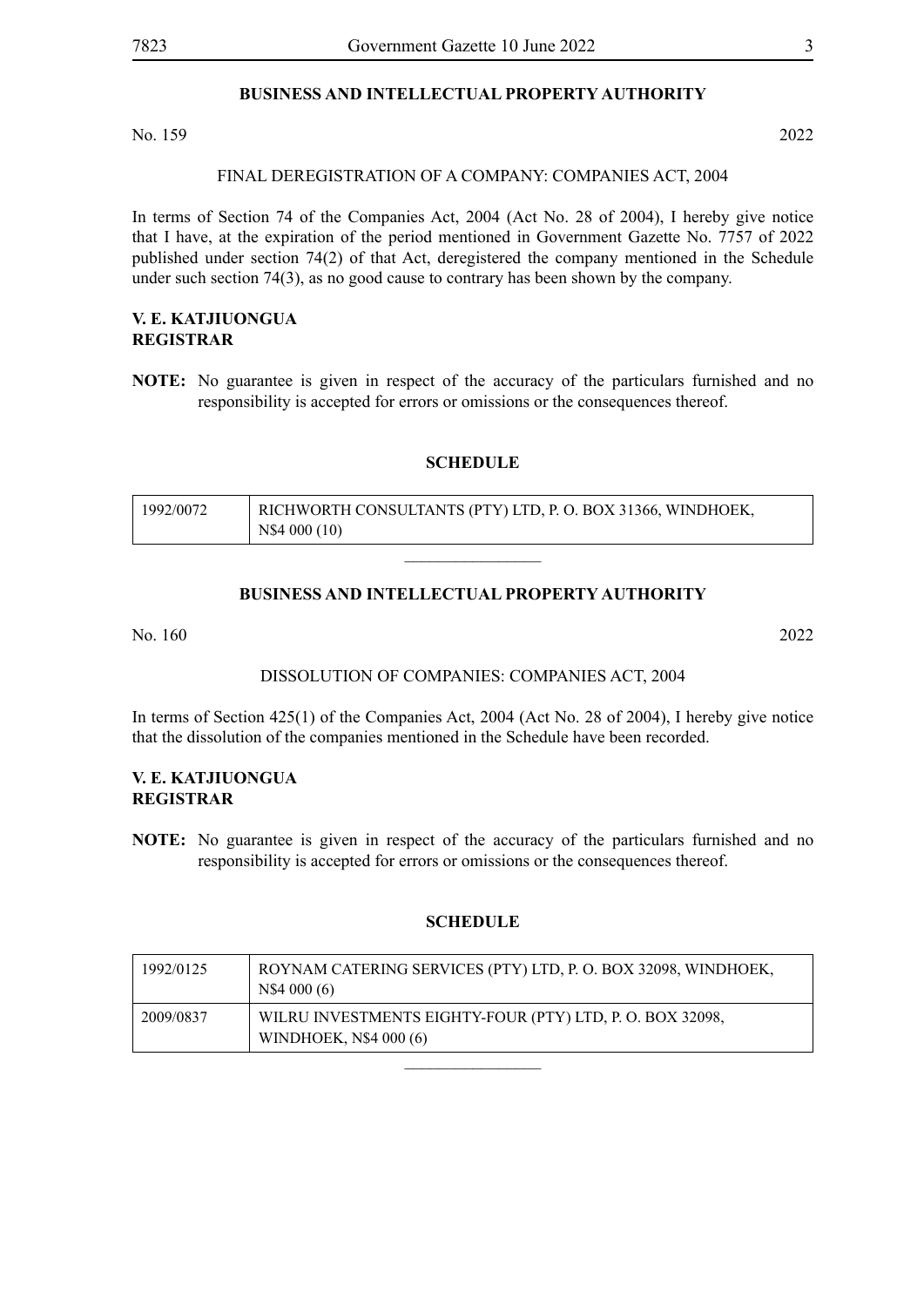# **BUSINESS AND INTELLECTUAL PROPERTY AUTHORITY**

No. 161 2022

#### RESTORATION OF A COMPANY: COMPANIES ACT, 2004

It is hereby made known in terms of Section 74(8) of the Companies Act, 2004 (Act No. 28 of 2004) that the registration of the company mentioned in the Schedule has been restored.

# **V. E. KATJIUONGUA REGISTRAR**

**NOTE:** No guarantee is given in respect of the accuracy of the particulars furnished and no responsibility is accepted for errors or omissions or the consequences thereof.

#### **SCHEDULE**

| 2008/0747 | OFFSET INVESTMENTS (PTY) LTD, P.O. BOX 40194, WINDHOEK, N\$4 000 (6) |
|-----------|----------------------------------------------------------------------|
|           |                                                                      |

#### **BUSINESS AND INTELLECTUAL PROPERTY AUTHORITY**

No. 162 2022

# FINAL DEREGISTRATION OF CLOSE CORPORATIONS: CLOSE CORPORATIONS ACT, 1988:

It is hereby made known in terms of subsection (3) of section 26 of the Close Corporations Act, 1988 (Act No. 26 of 1988) that the close corporations mentioned in the Schedule shall as from the date of publication of this notice be deregistered under subsection (2) of that section for the reason that the close corporations have submitted *written statements* in terms of that subsection to the effect that such close corporations have ceased to carry on business and have no assets or liabilities, and that no good cause to the contrary has been shown.

# **V. E. KATJIUONGUA REGISTRAR**

**NOTE:** No guarantee is given in respect of the accuracy of the particulars furnished and no responsibility is accepted for errors or omissions or the consequences thereof.

| CC/1994/00366 | S.P. SERVICES CC, P. O. BOX 32155, WINDHOEK, N\$100 (10)                               |
|---------------|----------------------------------------------------------------------------------------|
| CC/1996/1229  | MANFRED REDECKER CONSULTING ENGINEER CC, P. O. BOX 80194,<br>WINDHOEK, N\$100 (10)     |
| CC/1997/1113  | CHRISCO INTERNATIONAL CC, P. O. BOX 97343, MAERUA MALL,<br><b>WINDHOEK, N\$100 (6)</b> |
| CC/1997/0526  | MEGA RENOVATIONS CC, P. O. BOX 65, TSUMEB, N\$100 (5)                                  |
| CC/1998/0201  | MACIEJ INVESTMENT CC, P. O. BOX 80, TSUMEB, N\$100 (6)                                 |
| CC/1998/0065  | RCI NAMIBIA CC, P. O. BOX 81754, OLYMPIA, WINDHOEK, N\$100 (10)                        |

#### **SCHEDULE**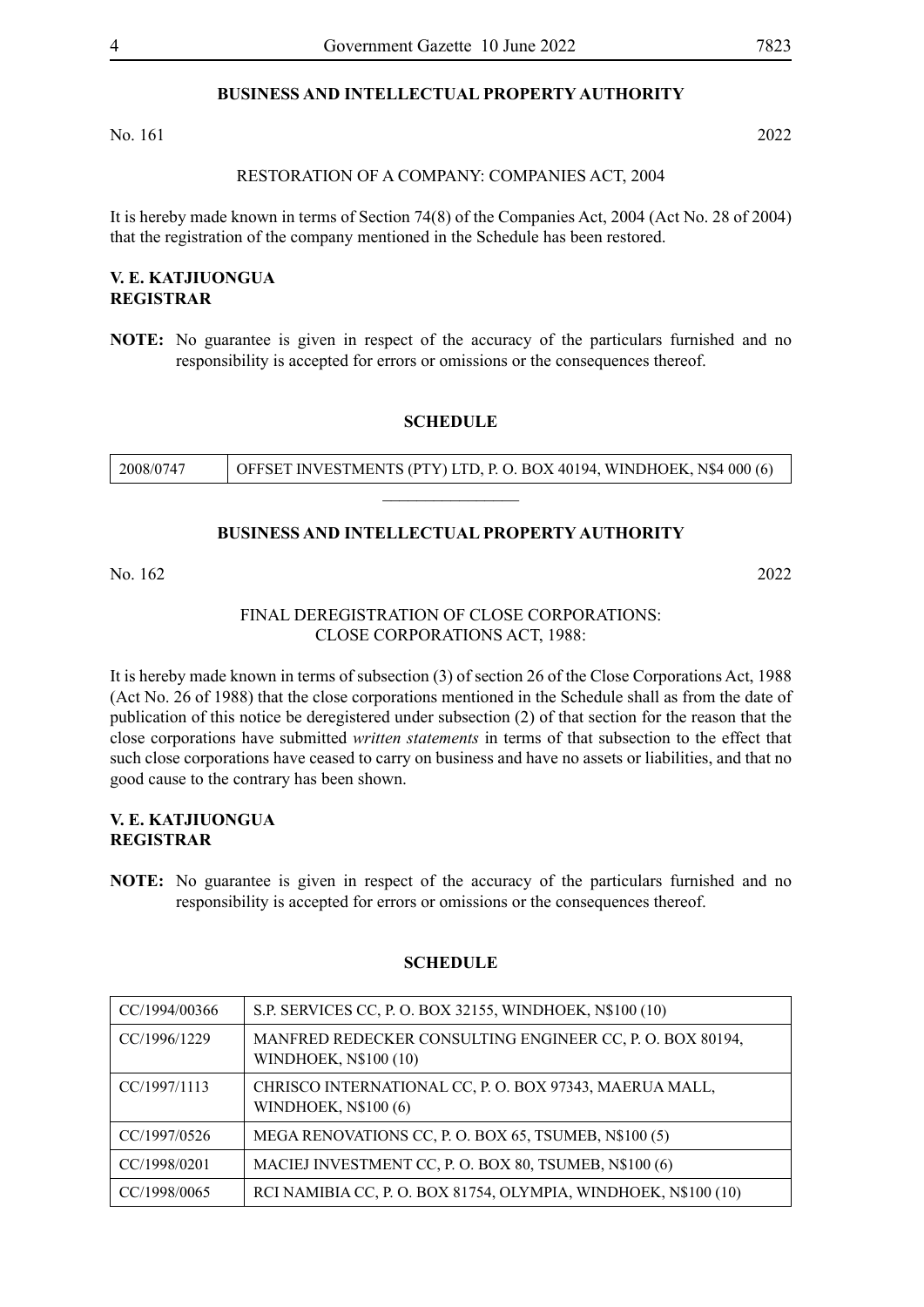| r.<br>I<br>۰.<br>×<br>v |
|-------------------------|
|                         |

| CC/2001/1171  | INNAM SYSTEMS CC, P.O. BOX 81100, OLYMPIA, WINDHOEK, N\$100 (9)                                   |
|---------------|---------------------------------------------------------------------------------------------------|
| CC/2002/1427  | JBS JOINERY AND WELDING CC, P. O. BOX 1618, OTJIWARONGO, N\$100 (8)                               |
| CC/2005/1044  | NEBO FISH TRADERS CC, P. O. BOX 24341, SWAKOPMUND, N\$100 (6)                                     |
| CC/2005/3406  | ARCHITECTS INK CC, P. O. BOX 9779, WINDHOEK, N\$100 (6)                                           |
| CC/2006/2121  | GVDM INVESTMENTS FOUR CC, P. O. BOX 30, WINDHOEK, N\$100 (6)                                      |
| CC/2006/2857  | FISH EAGLE REAL ESTATE SEVENTEEN CC, P. O. BOX 30, WINDHOEK,<br>N\$100(6)                         |
| CC/2007/3036  | SCHOEMANS HEIGHTS THREE CC, P. O. BOX 40330, AUSSPANNPLATZ,<br>WINDHOEK, N\$100 (6)               |
| CC/2008/3215  | MY SISTER TRADING CC, P. O. BOX 21051, WINDHOEK, N\$100 (6)                                       |
| CC/2008/2096  | OPTIONS OPTOMETRISTS SWAKOPMUND CC, P. O. BOX 21683,<br>WINDHOEK, N\$100 (9)                      |
| CC/2008/4218  | KABOUSIE SAFARI AFRICA CC, P. O. BOX 80, TSUMEB, N\$100 (10)                                      |
| CC/2009/0983  | MURISE CONSULTANCY SERVICES CC, P. O. BOX 1915, WINDHOEK,<br>N\$100 (10)                          |
| CC/2009/5364  | OMARURU EQUITY GROW NUMBER FORTY CC, P. O. BOX 90430,<br>KLEIN WINDHOEK, WINDHOEK, N\$100 (8)     |
| CC/2010/2612  | FCMC CONSTRUCTION CC, P. O. BOX 4440, WINDHOEK, N\$100 (5)                                        |
| CC/2010/2316  | SINCLAIR INVESTMENT TWENTY-SIX CC, P. O. BOX 81894, OLYMPIA,<br>WINDHOEK, N\$100 (6)              |
| CC/2010/2345  | SINCLAIR INVESTMENT THIRTY-ONE CC, P. O. BOX 81894, OLYMPIA,<br>WINDHOEK, N\$100 (6)              |
| CC/2010/2340  | SINCLAIR INVESTMENT THIRTY-TWO CC, P. O. BOX 81894, OLYMPIA,<br>WINDHOEK, N\$100 (6)              |
| CC/2010/2295  | SINCLAIR INVESTMENT TWENTY-THREE CC, P. O. BOX 81894, OLYMPIA,<br>WINDHOEK, N\$100 (6)            |
| CC/2010/2315  | SINCLAIR INVESTMENT TWENTY-FIVE CC, P. O. BOX 81894, OLYMPIA,<br>WINDHOEK, N\$100 (6)             |
| CC/2010/5099  | M HARTMANN INVESTMENTS ONE HUNDRED CC, P. O. BOX 2341,<br>WALVISBAY, N\$100 (6)                   |
| CC/2011/1411  | DESERT PROJECT PERFECTION CC, P. O. BOX 2921, WALVISBAY,<br>N\$100 (10)                           |
| CC/2011/5022  | VILLA INVESTMENTS SIX ZERO CC, P. O. BOX 21683, WINDHOEK,<br>N\$100(6)                            |
| CC/2011/2719  | SEVENTY-TWO AMASONIET PROPERTY CC, P. O. BOX 90001,<br>KLEIN WINDHOEK, WINDHOEK, N\$100 (8)       |
| CC/2012/8650  | HONEYCOMB ONLINE BUSINESS DIRECTORY CC, P. O. BOX 11466,<br>KLEIN WINDHOEK, WINDHOEK, N\$100 (10) |
| CC/2013/04949 | RCB CONSTRUCTION AND INVESTMENTS CC, P. O. BOX 10304,<br><b>WINDHOEK, N\$100(5)</b>               |
| CC/2014/12867 | RN INVESTMENTS NUMBER FIFTY-ONE CC, P. O. BOX 881, MARIENTAL,<br>N\$100(6)                        |
| CC/2015/13086 | MARIA KATANGA INVESTMENTS CC, P. O. BOX 61438, KATUTURA,<br><b>WINDHOEK, N\$100 (6)</b>           |
| CC/2015/04379 | GENERAL STONE SOLUTIONS CC, P. O. BOX 14, WALVISBAY, N\$100 (10)                                  |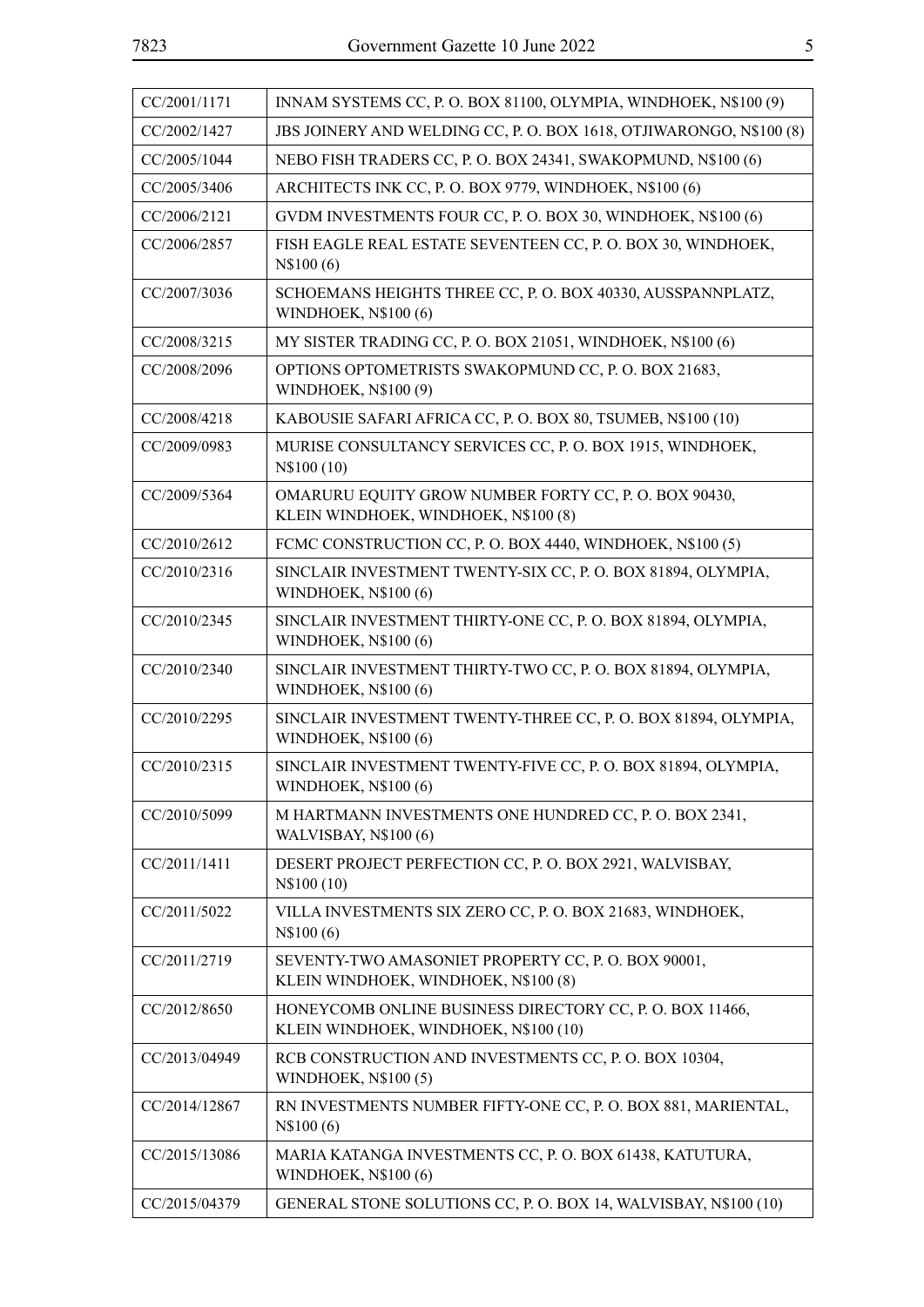| CC/2016/16134  | NIVEX ENTERPRISES CC, P.O. BOX 30, WINDHOEK, N\$100 (10)                                       |
|----------------|------------------------------------------------------------------------------------------------|
| CC/2016/16125  | GRAPE VALLEY MANAGEMENT CC, P. O. BOX 30, WINDHOEK, N\$100 (6)                                 |
| CC/2016/04304  | TRIPPLES SAFETY SYSTEMS SOLUTIONS CC, P. O. BOX 20198,<br>WINDHOEK, N\$100 (10)                |
| CC/2016/11147  | NAMIBIA TRAVEL LOUNGE CC, P. O. BOX 2434, SWAKOPMUND, N\$100 (1)                               |
| CC/2016/06610  | LUMERIS INVESTMENTS SIXTEEN CC, P.O. BOX 386, USAKOS, N\$100 (6)                               |
| CC/2016/12063  | KYGER BULK NAMIBIA CC, P. O. BOX 9096, WALVISBAY, N\$100 (10)                                  |
| CC/2016/15927  | GRAPE VALLEY PACKERS CC, P. O. BOX 30, WINDHOEK, N\$100 (9)                                    |
| CC/2016/16135  | NAGRAPEX GRAPES EXPORT CC, P. O. BOX 30, WINDHOEK, N\$100 (9)                                  |
| CC/2016/04547  | ZXT INVESTMENT CC, P. O. BOX 2520, WALVISBAY, N\$150 000 (6)                                   |
| CC/2017/0992   | NIVEX GRAPES FARMING CC, P. O. BOX 30, MARIENTAL, N\$100 (1)                                   |
| CC/2017/10219  | MECABO INVESTMENTS CC, P. O. BOX 967, WALVISBAY, N\$100 (10)                                   |
| CC/2017/12678  | KATAMARAN SELF CATERING CC, P.O. BOX 21925, WINDHOEK, N\$100 (6)                               |
| CC/2017/10505  | LEWCOR MINING TRAINING ACADEMY CC, P. O. BOX 30, WINDHOEK,<br>N\$100(2)                        |
| CC/2017/00509  | BAKE TIME INVESTMENT CC, P. O. BOX 8450, BACHBRECHT,<br>WINDHOEK, N\$100 (9)                   |
| CC/2017/01703  | KOZO PRICE INVETMENT CC, P. O. BOX 2287, NGWEZE ZAMBEZI,<br>N\$2 000 (10)                      |
| CC/2017/06682  | JP TECHNOLOGIES (NAMIBIA) CC, P. O. BOX 22191, WINDHOEK,<br>N\$100 (10)                        |
| CC/2017/04789  | TWO PILOTS SAFARIS NAMIBIA CC, P. O. BOX 143, WALVISBAY, N\$100 (1)                            |
| CC/2017/08199  | PROVIDENCE CHRISTIAN PRE-SCHOOL AND ACADEMY CC,<br>P.O. BOX 9327, WINDHOEK, N\$100 (9)         |
| CC/2017/01684  | BRUWER FREIGHT AND LOGISTICS CC, P. O. BOX 1444, WINDHOEK,<br>N\\$100(7)                       |
| CC/2018/06440  | GORERE PROPERTIES CC, P. O. BOX 5374, AUSSPANNPLATZ, WINDHOEK,<br>N\\$1 500 (8)                |
| CC/2018/09315  | CARINUS CONSLUTANCY SERVICES CC, P. O. BOX 97401, MAERUA MALL,<br>WINDHOEK, N\$100 (10)        |
| CC/2018/000606 | LAHAFI TRADING CC, P. O. BOX 1864, WALVISBAY, N\$200 (10)                                      |
| CC/2018/05490  | CM HOUSEHOLD SERVICES CC, P. O. BOX 81905, OLYMPIA, WINDHOEK,<br>N\$100(6)                     |
| CC/2019/01316  | NAMIG TRADING ENTERPRISES CC, P. O. BOX 2331, WINDHOEK,<br>N\$100 (10)                         |
| CC/2019/01450  | BIGBAY FOODS CC, P. O. BOX 1590, OLUNO, N\$100 (6)                                             |
| CC/2019/05580  | SINCLAIR INVESTMENTS ONE HUNDRED AND THIRTY-FIVE CC,<br>P. O. BOX 3300, WINDHOEK, N\$100 (6)   |
| CC/2019/05581  | SINCLAIR INVESTMENTS ONE HUNDRED AND THIRTY-SIX CC,<br>P. O. BOX 3300, WINDHOEK, N\$100 (6)    |
| CC/2019/04568  | SINCLAIR INVESTMENTS ONE HUNDRED AND TWENTY- SEVEN CC,<br>P. O. BOX 3300, WINDHOEK, N\$100 (6) |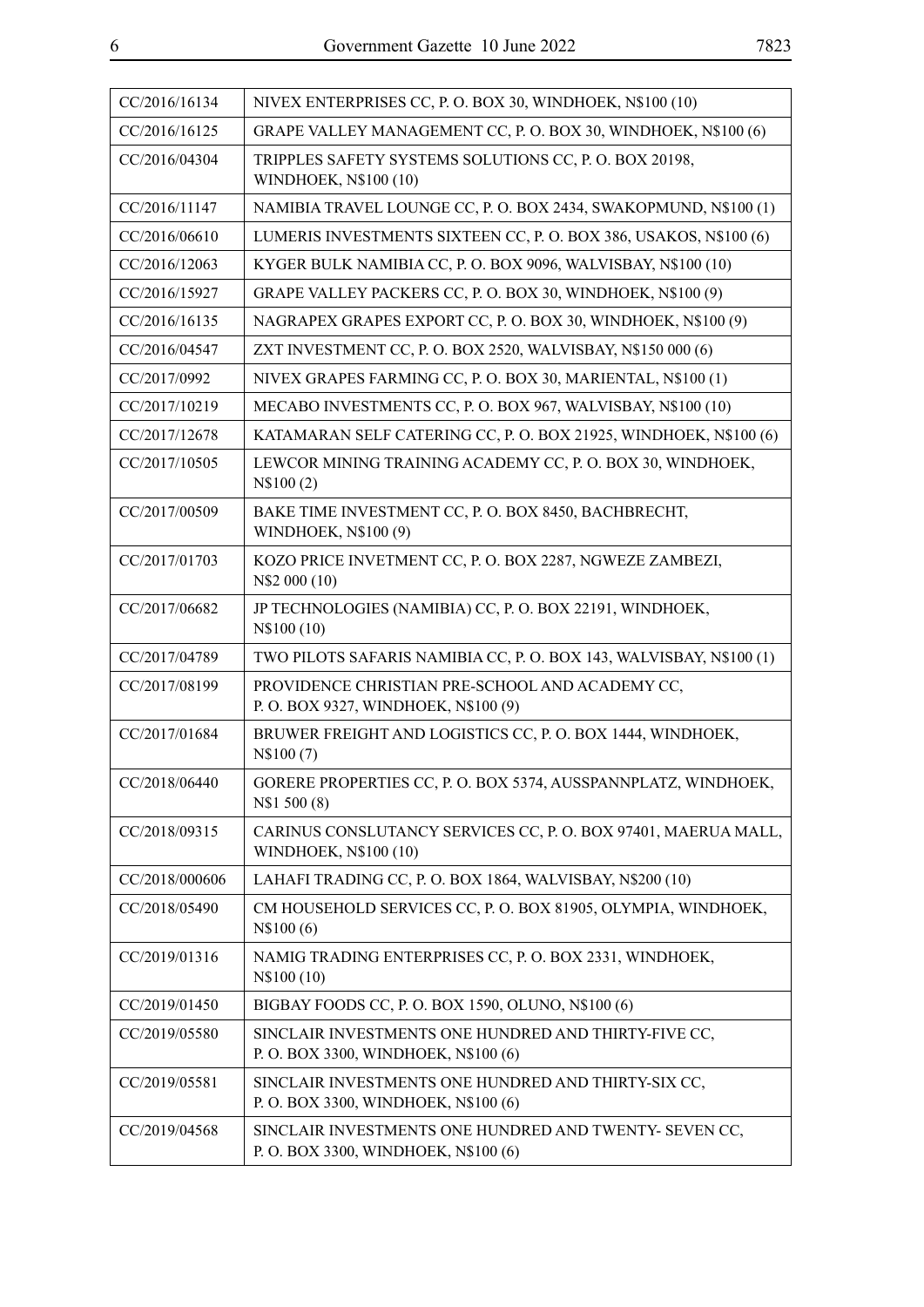| CC/2019/02990 | INMOTION MARKETING CC, P. O. BOX 81355, WINDHOEK, N\$100 (9)                                  |
|---------------|-----------------------------------------------------------------------------------------------|
| CC/2019/08976 | ELITE FLARE TRADING CC, P. O. BOX 316, TSUMEB, N\$100 (10)                                    |
| CC/2019/06028 | STOCK CENTRIC WAREHOUSE CC, P. O. BOX 80192, OLYMPIA,<br>WINDHOEK, N\$100 (10)                |
| CC/2019/06795 | SINCLAIR INVESTMENTS ONE HUNDRED AND THIRTY-ONE CC,<br>P. O. BOX 3300, WINDHOEK, N\$100 (6)   |
| CC/2019/04578 | SINCLAIR INVESTMENTS ONE HUNDRED AND TWENTY- NINE CC,<br>P. O. BOX 3300, WINDHOEK, N\$100 (6) |
| CC/2020/03229 | HUMBI FINANCIAL SERVICES CC, P. O. BOX 55, WALVISBAY, N\$100 (8)                              |
| CC/2020/01055 | ORMUS INVESTMENTS CC, P. O. BOX 2765, WINDHOEK, N\$100 (6)                                    |
| CC/2020/2412  | INTERACTIVE HEALTH SOLUTIONS CC, P. O. BOX 24250, WINDHOEK,<br>N\$200 (10)                    |
| CC/2020/5178  | OORVLOED ASSET MANAGEMENT CC, P. O. BOX 90757, WINDHOEK,<br>N\$100(9)                         |
| CC/2021/03933 | NAMSEC CONSULTING AND TRADING CC, P. O. BOX 444, WALVISBAY,<br>N\$100 (10)                    |
| CC/2021/04674 | OMARUROUX AUTO BODY WORKS CC, P. O. BOX 120, OMARURU,<br>N\$100 (10)                          |
| CC/2021/09419 | REGENERATIVE AGRICULTURE CC, P. O. BOX 130, SWAKOPMUND,<br>N\$100(1)                          |
| CC/2021/03102 | SUPERIOR CROP SOLUTIONS CC, P. O. BOX 91563, KLEIN WINDHOEK,<br>WINDHOEK, N\$100 (9)          |
| CC/2021/03865 | LOCAL SHADE FINANCIAL CC, P. O. BOX 2532, WINDHOEK, N\$100 (8)                                |
| CC/2022/02170 | DESERT FOX TAVERN CC, P. O. BOX 573, WALVISBAY, N\$100 (6)                                    |

# **BUSINESS AND INTELLECTUAL PROPERTY AUTHORITY**

 $\overline{\phantom{a}}$  , where  $\overline{\phantom{a}}$ 

No. 163 2022

# INTENDED DEREGISTRATION OF CLOSE CORPORATIONS: CLOSE CORPORATIONS ACT, 1988

In terms of section 26 of the Close Corporations Act, 1988 (Act No. 26 of 1988), I hereby give notice that I have, at the expiration of two months, as from the date of publication of this notice, the close corporations mentioned in the Schedule will, unless good cause is shown to the contrary, be deregistered.

# **V. E. KATJIUONGUA REGISTRAR**

**NOTE:** No guarantee is given in respect of the accuracy of the particulars furnished and no responsibility is accepted for errors or omissions or the consequences thereof.